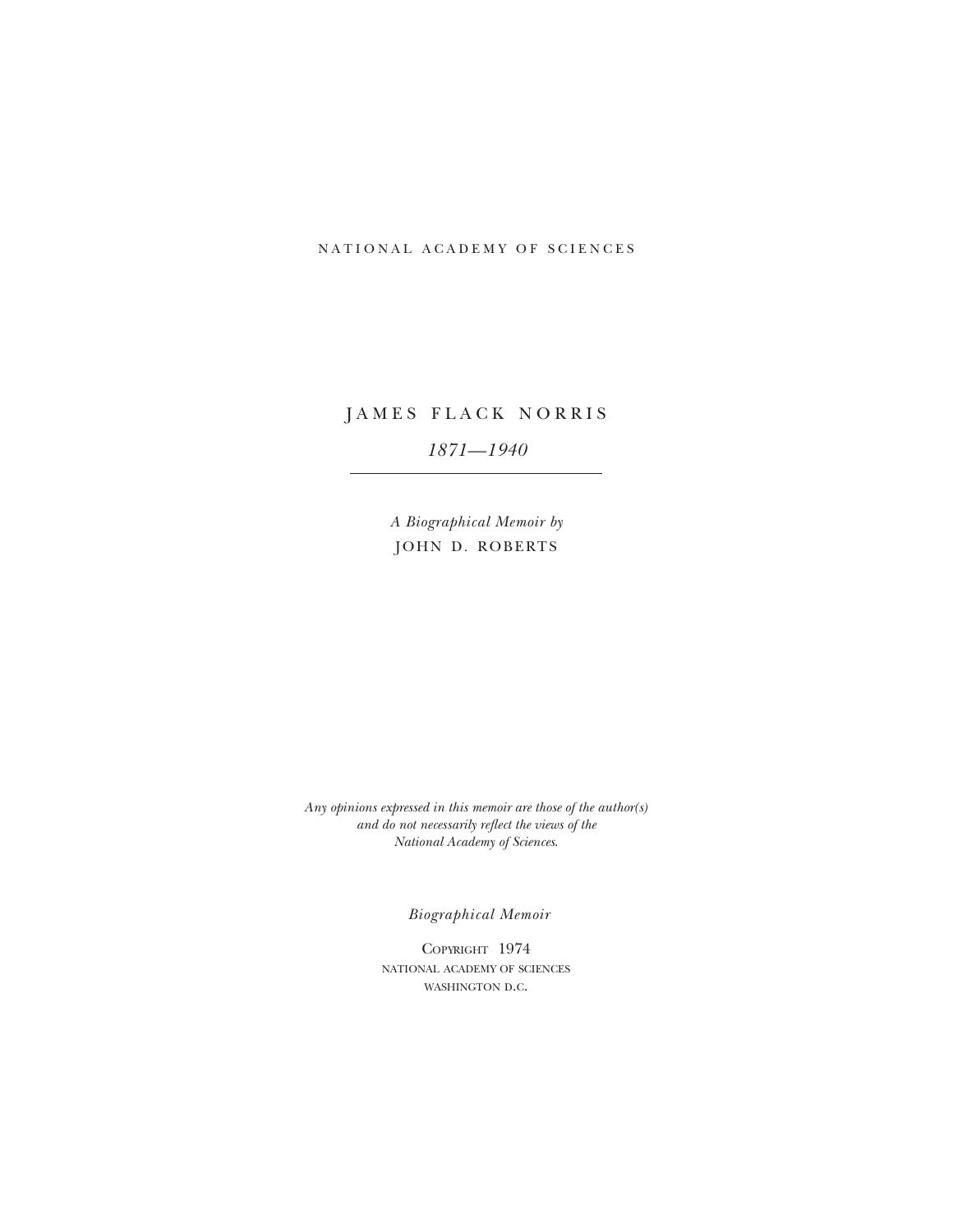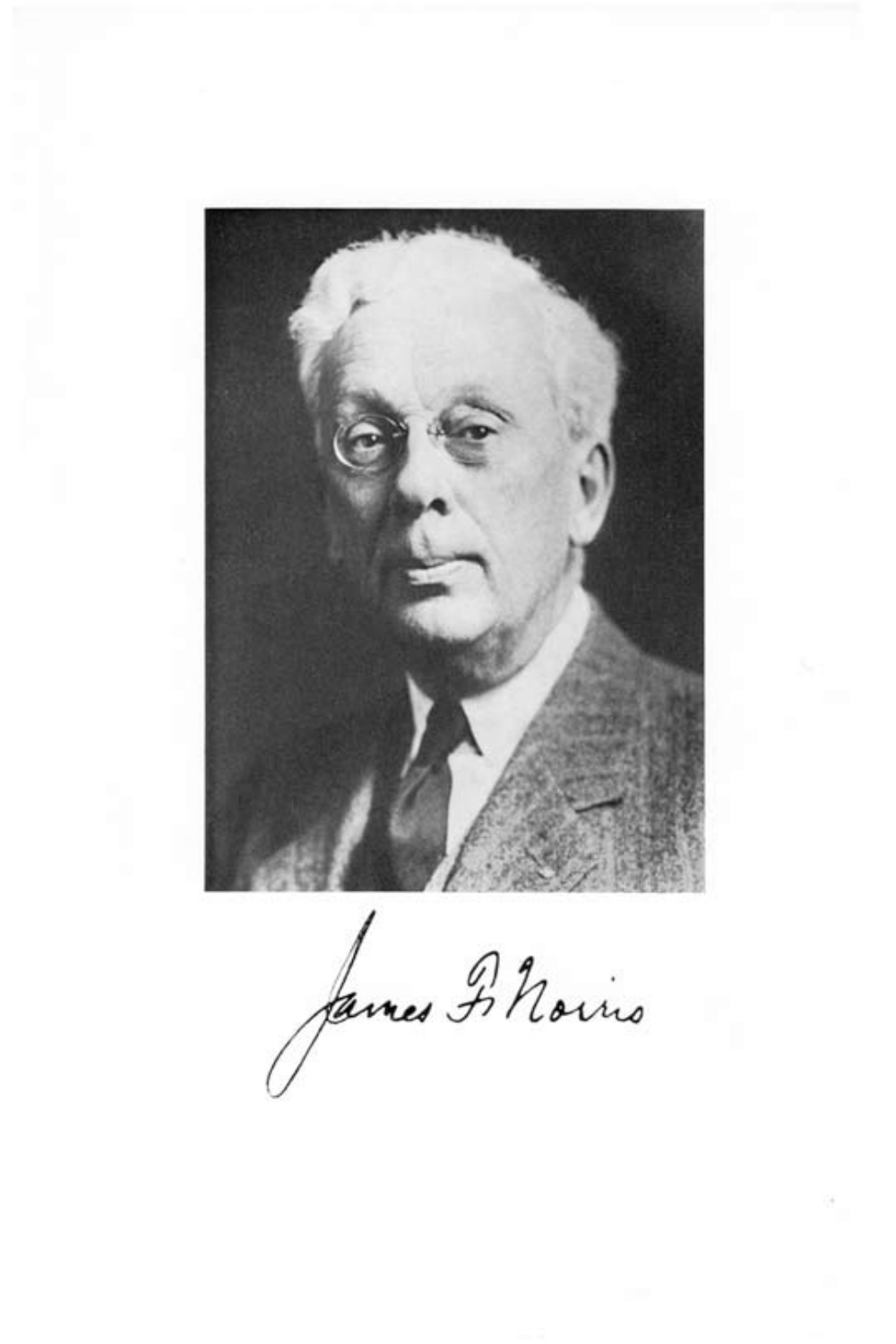# JAMES FLACK NORRIS\*

*January 20,1871-August 4, 1940*

## BY JOHN D. ROBERTS

JAMES FLACK NORRIS was born in Baltimore, Maryland, January 20, 1871. He was the fifth of nine children, having two<br>brothers and two sisters older than himself. He therefore had AMES FLACK NORRIS was born in Baltimore, Maryland, January 20, 1871. He was the fifth of nine children, having two early opportunity to learn the art of getting along with people. His father was a Methodist minister, a popular revivalist, and a forceful orator in the pulpit. The future chemist used to accompany his father to camp meetings, where it was his custom during the sermon to rest, perhaps to doze, on a bench behind the pulpit, out of sight of the audience, and then later to stand beside his father and lead the singing. He received his elementary education in the schools of Baltimore and Washington, D.C. As a boy he collected stamps, but the pastime grew wearisome and he exchanged the collection for a printing press. This supplied means for the exercise of a more synthetic ingenuity, and for two years he published a monthly literary newspaper for which he wrote the articles and made the woodcuts himself.

Norris received the A.B. degree from Johns Hopkins in 1892, graduating Phi Beta Kappa, and remained at the university for graduate work. He was Fellow in Chemistry, 1894—1895,

<sup>\*</sup> The bulk of this memoir was compiled from an article by Professor Tenney L. Davis, a colleague of James Flack Norris at the Massachusetts Institute of Technology, which was published in *Industrial and Engineering Chemistry,* 14:325-26 (1936) . The present author has edited and extended this material to bring it more into the usual format of the Memoirs.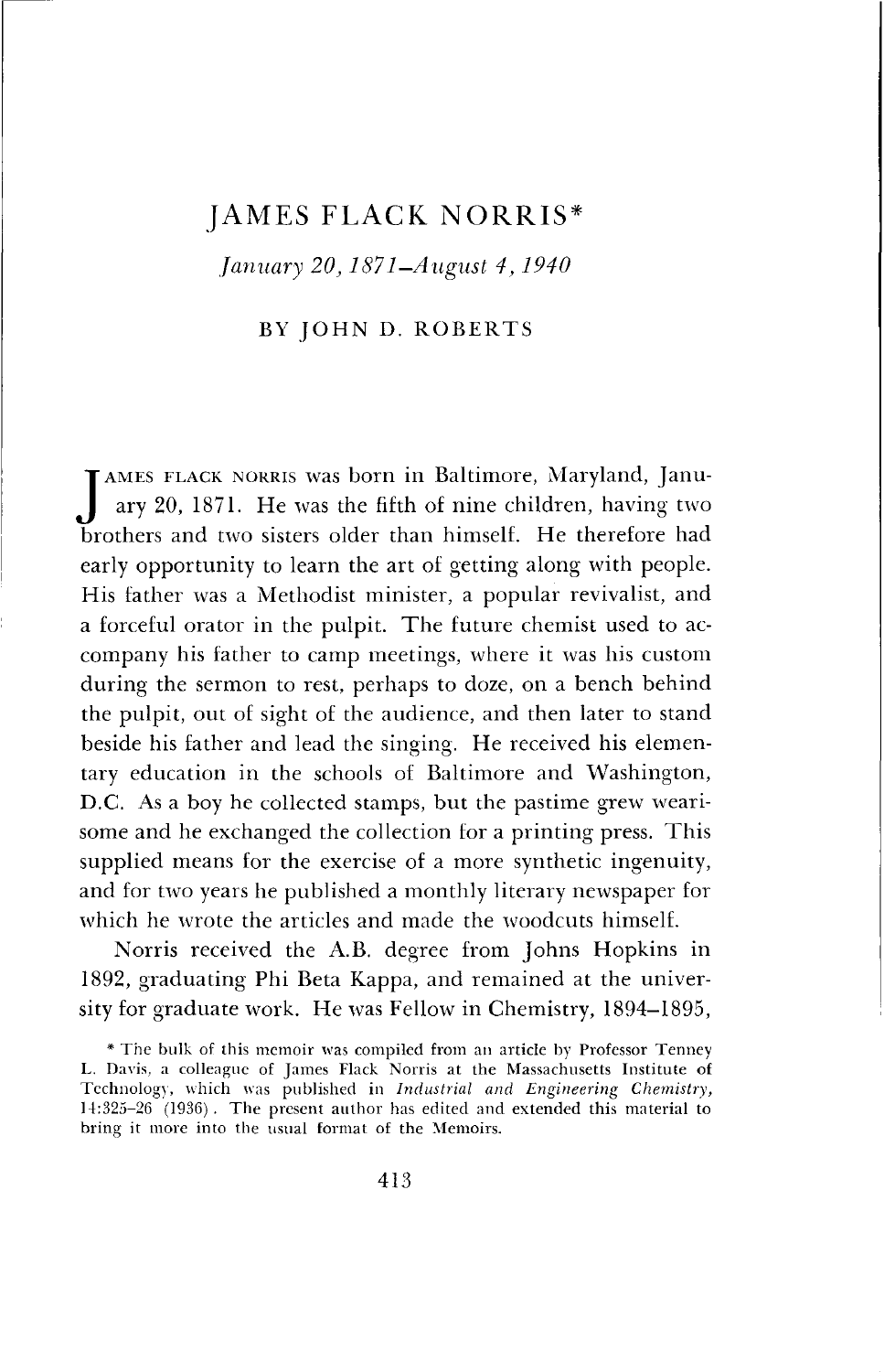and received the Ph.D. degree in 1895. At Hopkins he was a member of the "Tramp Club," whose members were initiated by being taken for a walk of twenty-five miles, and of the "House of Commons," a debating society in which his classmate, Newton D. Baker, was especially active and articulate. Norris was strongly attracted by Professor Ira Remsen and for three years' running attended his lectures on organic chemistry and on the history of chemistry. For his doctor's thesis, Remsen set him to work on complex compounds of selenium and tellurium. The lure of organic chemistry was strong, however, and the investigation evolved into a study of the double salts of selenium dichloride and tetrachloride with the aliphatic amines and thence into a study of the perbromides and periodides of aliphatic amines, especially tertiary amines, in connection with which the interesting observation was made that the amine hydrobromides form perbromides by taking on a single atom of bromine.

At the opening of the academic year in the fall of 1895 the new Ph.D. joined the staff of the chemistry department of the Massachusetts Institute of Technology. With him came Henry Fay, also a Hopkins 1895 Ph.D. The two were close friends; they went to the opera together and to parties at the homes of President Walker and of various professors. Their appearance and manners caused them to be envied by the younger members of the staff as models of what the man-about-town ought to be. The debonair Norris soon became known widely as "Sunny Jim."

Norris remained at MIT until 1904, when he took on the duties of the first professor of chemistry at Simmons College, a newly organized college for women that was at the time just opening in Boston. Here he outfitted the laboratories, organized courses in chemistry, and had general supervision of all instruction in science. He stayed at Simmons until 1915 except for a year of sabbatical leave. In 1915-1916 he was at Vanderbilt University in Tennessee, then in the war, and back again to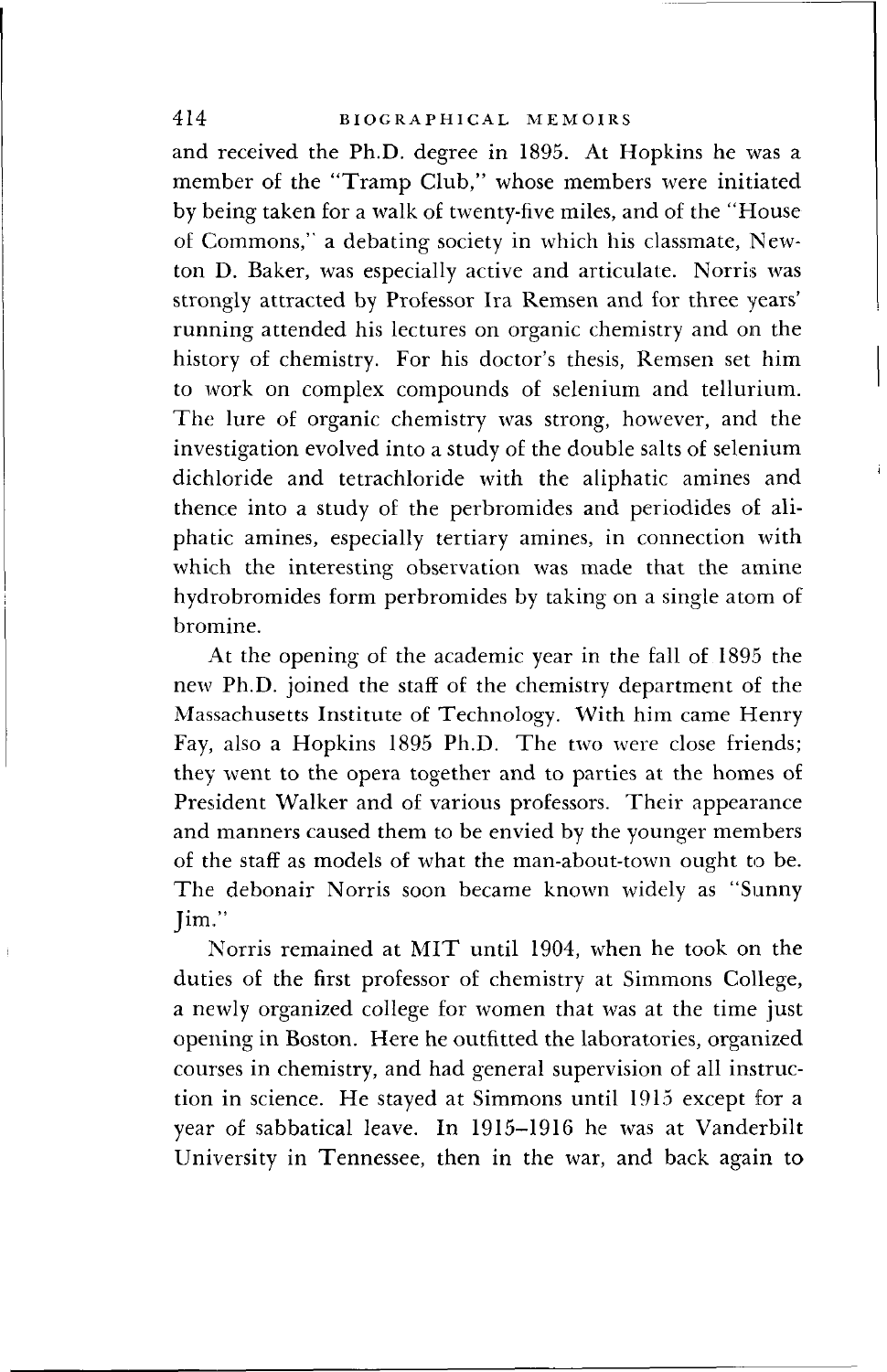MIT, where he became professor of organic chemistry and director of the Research Laboratory of Organic Chemistry after its organization in 1926. He also gave courses at Harvard, Radcliffe, Clark, and Bowdoin. From Bowdoin he received the honorary Sc.D. in 1929. During his first period at MIT he gave, among other courses, one in the history of chemistry, having caught the contagion of that subject from Remsen. He also taught advanced organic and inorganic chemistry, qualitative analysis, physical chemistry, food analysis—in fact, chemistry of all sorts except quantitative analysis.

Norris's sabbatical leave from Simmons was during the academic year 1910-1911. Feeling the need for more physical chemistry, he went to Karlsruhe, in Germany, where he worked in the laboratory of Haber. Working there at that time were a number of chemists who later became well known, including Allemand, Robinson, Carter, and Askenasy. Norris wrote his textbooks in North Bridgton on Long Lake, Maine, during the summers of his period at Simmons. They were written without the assistance of reference books, except tables of physical constants, for the author believed that nothing ought to be included in the general texts that a chemist does not remember because he finds it useful.

At North Bridgton, Professor Norris worked in a cabin among the trees, apart from the dwelling house, where he had his study, a carpenter shop, a darkroom, and a laboratory. Here, with no reagents except those he could buy at the country grocery store and with no apparatus except a thermometer, a graduate, and a horn-pan balance, he contrived a number of experiments that are included in his inorganic laboratory manual. He also experimented with photography and devised a means of simultaneously developing and fixing the negative in a single bath. Others had the same idea, and chemicals for this purpose were put on the market shortly afterward by Lumière in France.

Professor Norris was an associate member of the Naval Con-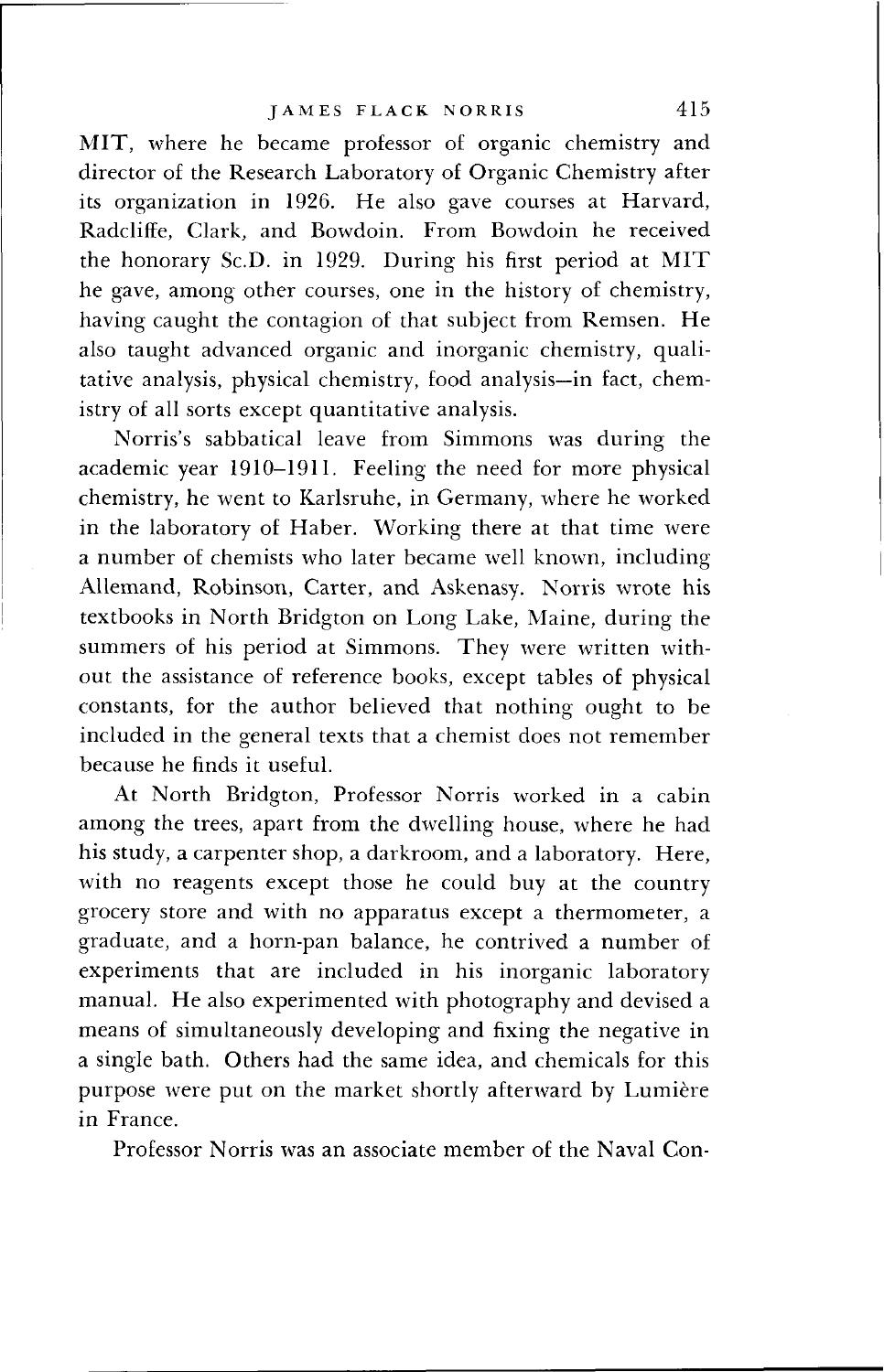## 416 BIOGRAPHICAL MEMOIRS

sulting Board in 1916. In 1917-1918 he was in charge of chemical research on agents of offense and war gas investigations of the U.S. Bureau of Mines. He entered the Army as Lieutenant Colonel in the Chemical Warfare Service. In 1918 he was in charge of the U.S. Chemical Warfare Service in England and in 1919 of the investigation of the manufacture of war gases in German chemical plants. After the war he served ten years as vice chairman and chairman (1924-1925) of the Division of Chemistry and Chemical Technology of the National Research Council and as a member of the Executive Board of the Council.

He was president of the American Chemical Society for two years, 1925 and 1926, during which time he did much to improve and clarify the finances of the Society. He was vice president of the International Union of Pure and Applied Chemistry from 1925 to 1928. He was made an honorary member of the Rumanian Chemical Society, had lunch with Queen Marie, and brought home a box of cigarettes, marked with the royal monogram, from each of which he secured enjoyment and satisfaction. He was also an honorary member of the Royal Institute of Chemistry of Great Britain.

The American Institute of Chemists gave him its gold medal in 1937 for "outstanding service as a teacher and as an investigator." Norris was elected to membership in the National Academy of Sciences in 1934. He was chairman of Section C (chemistry) of the American Association for the Advancement of Science in 1930.

A fitting tribute to his memory has been the James Flack Norris Award of the Northeastern Section of the American Chemical Society. The award originally recognized outstanding teaching in chemistry, but more recently has been for research in physical organic chemistry.

Although Norris was serious when occasion demanded it, profoundly interested in his work, and dignified to a degree, he was "Jimmie" to a host of friends who found him a gay com-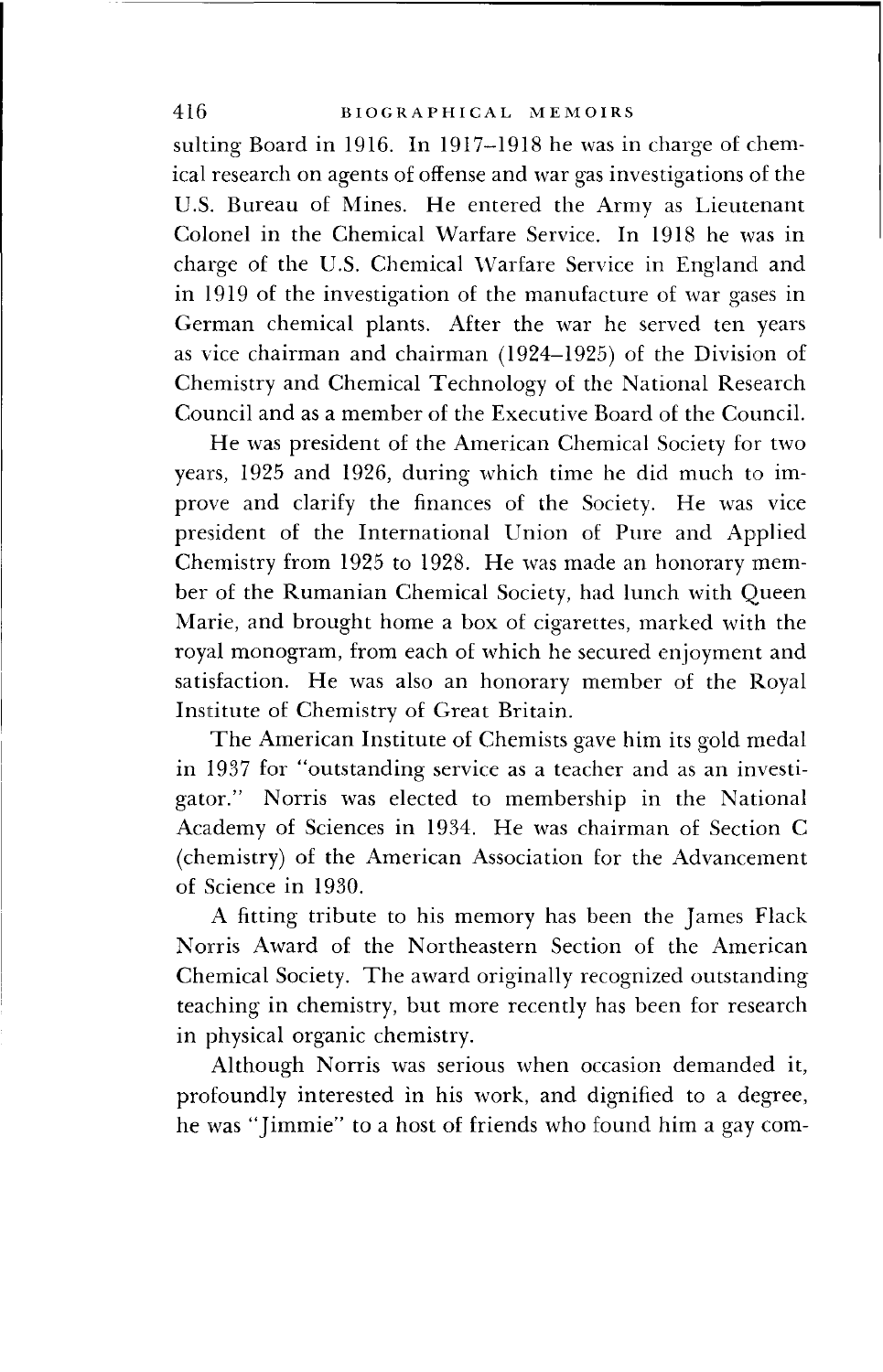panion when there was no work at hand and the cheerful member of many an informal group. He was married in Washington, D.C., February 4, 1902, to Anne Bent, daughter of Lowell Augustus Chamberlin, Captain, U.S. Army; they had no children. James Flack Norris died in Cambridge, Massachusetts, on August 4, 1940.

The scientific work of James Flack Norris, insofar as may be judged by his seventy-odd scientific papers, was broadly interesting and important, but hardly had the impact of the work of some of his contemporaries in America, such as Gomberg, Stieglitz, and Nef, because he sometimes reached the wrong conclusions. Thus, at almost the beginning of his MIT career, Norris became engaged in, and lost, rather a vitriolic argument with Gomberg about the nature of triphenylmethyl. Norris held that Gomberg's analytical data were incorrect and that the "unsaturated hydrocarbon" formed from triphenylchloromethane and zinc in benzene was formed with loss of hydrogen chloride. He believed the correct structure to be  $(C_6H_5)_2C=$  $C_6H_4$ , but did not specify just how the "phenylene" part of the molecule was arranged, although he clearly recognized that it was likely to react easily with oxygen.

After continuation of some work on selenium and tellurium, begun with Remsen, Norris became rather generally concerned with some of the preparations and reactions of relatively simple compounds such as those that made up the backbone of the synthetic aliphatic chemistry of the time. Thus, he and his students investigated the conversions of alcohols to halides and the reactions of these halides with hydrocarbons by Friedel—Crafts catalysts to build up more complex substances.

As a result of these studies, in which it must have become clear to him that there were large differences in reactivity associated with rather similar substances in the same preparative reaction, he published in 1925 the first of what was to be a twenty-paper series on "the reactivity of atoms and groups in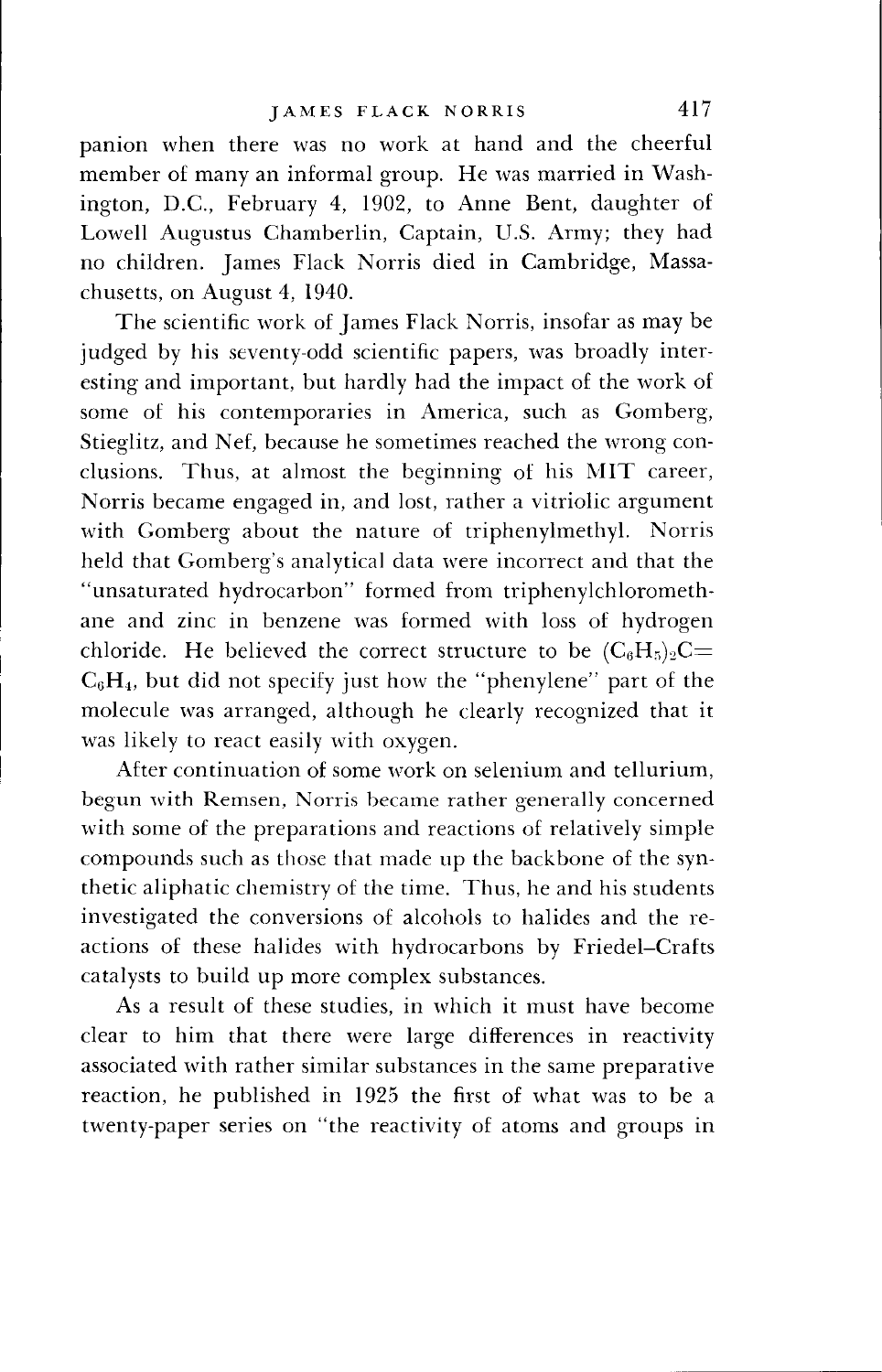organic compounds." Much, but not all, of this work was concerned with the rates of the reaction of alcohols with acyl halides. These studies began before the mechanisms of any of the reactions involved were known and, necessarily, wound up providing only empirical correlations. The correlations were useful nonetheless for planning synthetic work and for pointing to striking differences in behavior that would ultimately require explanation. An example of the latter was the discovery of a 2,800-fold greater reactivity of 4,4'-dimethyldiphenylchloromethane relative to 4,4'-dichlorodiphenylchloromethane toward ethyl alcohol in a reaction that is rather well, but still not perfectly, understood forty-five years later. This program involved two of the best-known Ph.D. students Norris had—A. A. Ashdown (who later became the storied master of MIT's graduate student house) and, three years subsequently, A. A. Morton (discoverer of the alfin polymerization catalyst and many interesting metalation reactions). The research on reactivity was extended gradually to include thermal decompositions of malonic acids, and certain parallels were noted between the effect of R as an  $\alpha$  substituent in influencing the carboxylation of malonic acid and the effect of R in ROH in changing reactivity toward p-nitrobenzoyl chloride.

Norris was rather less successful in his work on reactivity than was his younger counterpart at Harvard, James B. Conant, who displayed an almost unerring instinct for choosing reactions for study of greater simplicity and involving wider ranges of reactivity, along with an excellent feel for the basic physical chemistry involved. Nonetheless, Norris had the prescience to be at the forefront of the still-developing area of making comparisons of organic reactivity under controlled conditions, and some of the reactions he was first to study are among the most important in preparative chemistry.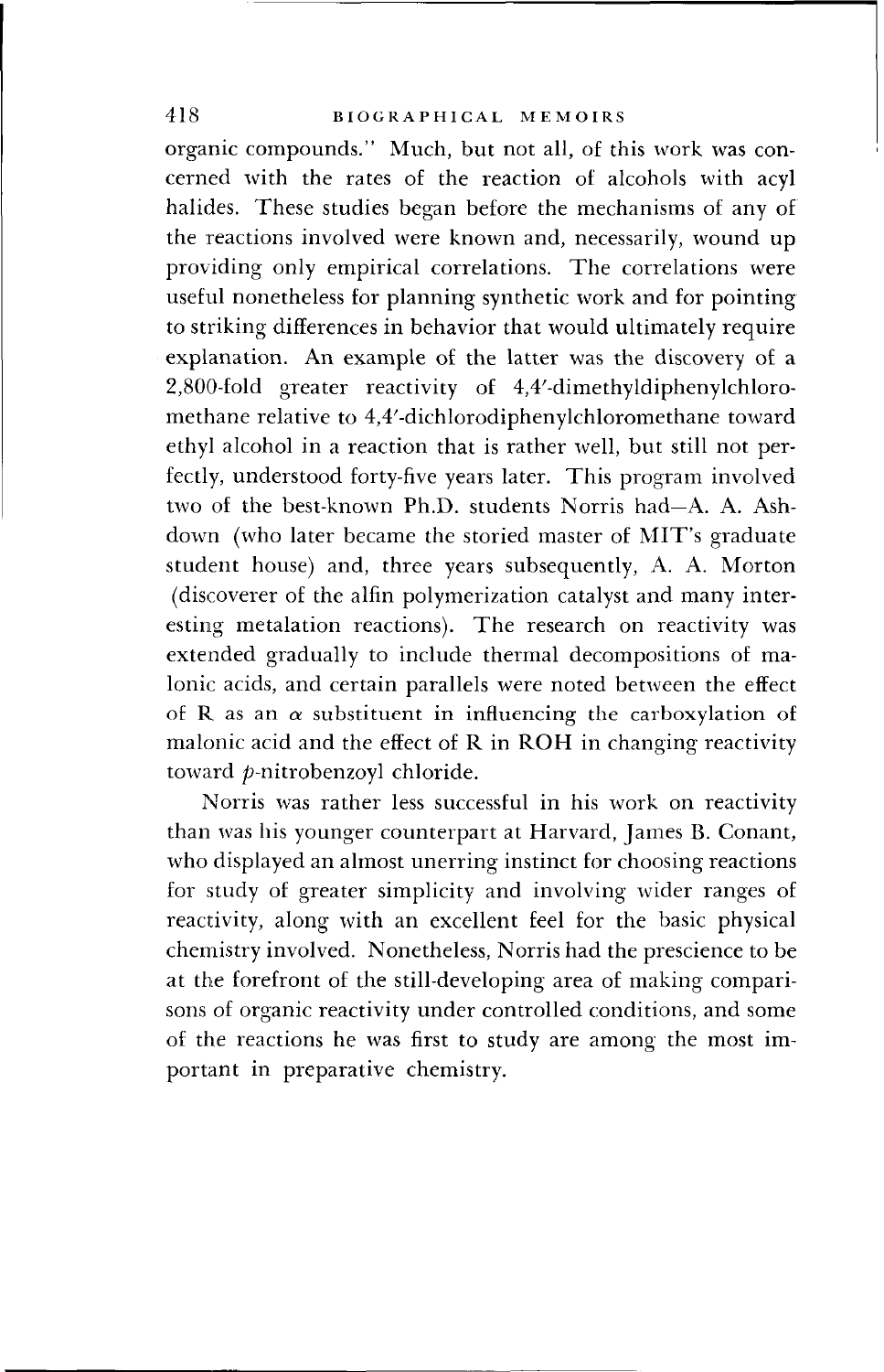#### BIBLIOGRAPHY

## *KEY TO ABBREVIATIONS*

Am. Chem.  $I = American Chemical Journal$ Ind. Eng. Chem.  $=$  Industrial and Engineering Chemistry I. Am. Chem.  $Soc =$  Journal of the American Chemical Society J. Ind. Eng. Chem.  $\equiv$  Journal of Industrial and Engineering Chemistry  $Org. Syn. = Organic Synthesis$ 

#### 1896

- With I. Remsen. The action of the halogens on the methylamines. Am. Chem. J., 18:90.
- With H. Fay. Iodometric determination of selenious and selenic acids. Am. Chem. J., 18:703.

#### 1898

- With E. H. Laws, F. M. Smalley, and A. E. Kimberley. The action of the halogens on the aliphatic amines and the preparation of their perhalides. Am. Chem. J., 20:51.
- With H. Fay. Iodometric estimation of tellurium. Am. Chem. J., 20:278.
- Some double salts containing selenium. Am. Chem. J., 20:490.

#### 1899

With A. I. Franklin. The composition of nitrogen iodide and the action of iodine on the fatty amines. Am. Chem. J., 21:499.

#### 1900

- With H. Fay and D. W. Edgerly. The preparation of pure tellurium. Am. Chem. J., 23:105.
- With H. Fay. The reduction of selenium dioxide by sodium thiosulphate. Am. Chem. J., 23:119.
- With R. Mommers. On the isomorphism of selenium and tellurium. Am. Chem. J., 23:486.

### 1901

With W. W. Sanders. On triphenylchlormethane. Am. Chem. J., 25:54.

On the nonexistence of trivalent carbon. Am. Chem. J., 25:117.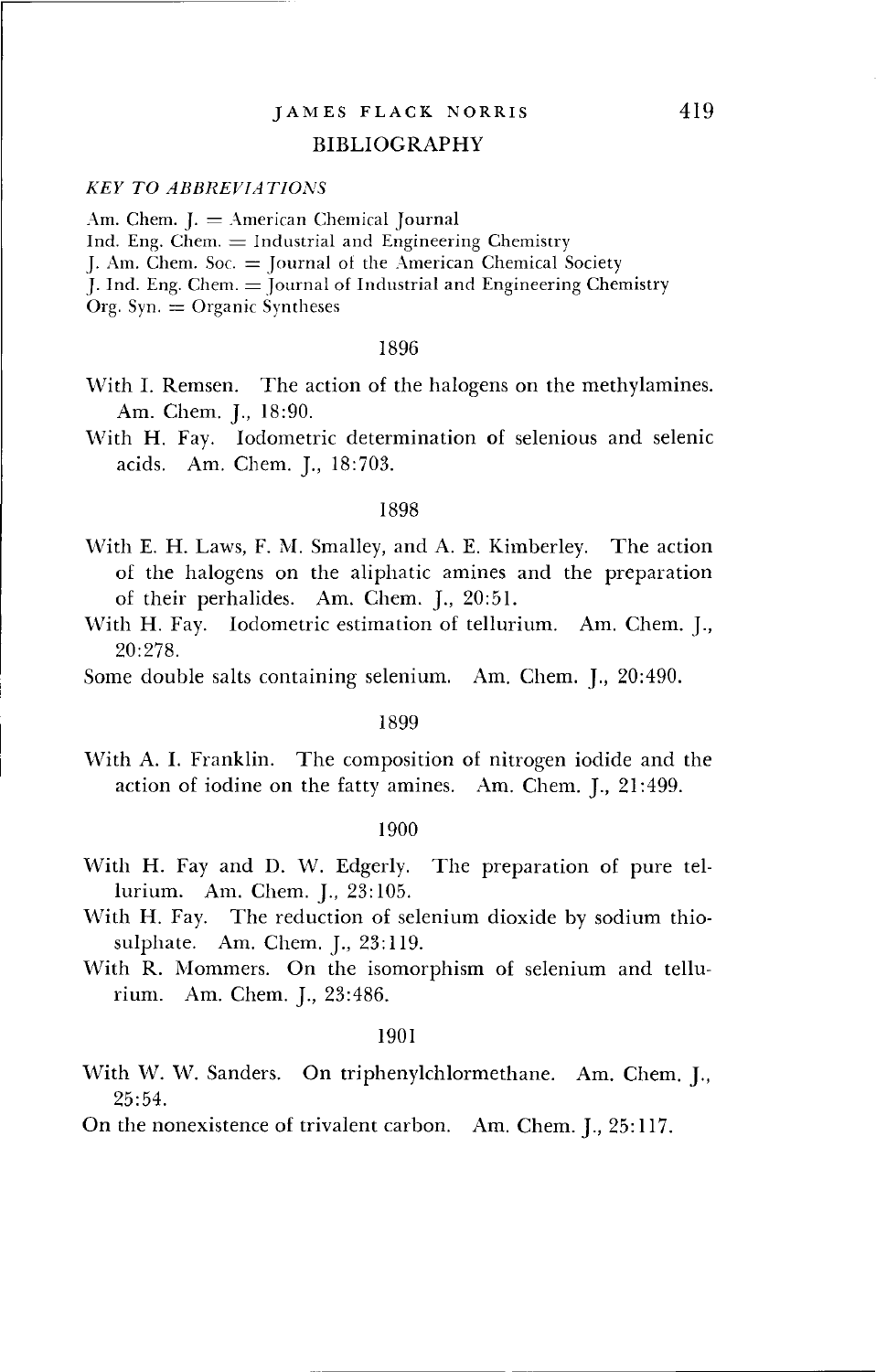- With E. H. Green. Some new derivatives of secondary butyl alcohol. Am. Chem. J., 26:293.
- With B. R. Rickards. Reduction of secondary butyl alcohol, etc. Am. Chem. J., 26:303, 305, 307.
- With H. G. Johnson. Secondary butyl bromide. Am. Chem. J., 26:308.
- With W. A. Kingman. Isomorphism of selenates and tellurates. Am. Chem. J., 26:318.
- With E. H. Green. Condensation of carbon tetrachloride with halogen derivatives of benzene by means of the Friedel and Crafts reaction. Am. Chem. J., 26:492.
- With G. MacLeod. On the preparation of triphenylmethane. Am. Chem. J., 26:499.

- With B. G. Maclntire and W. M. Corse. The decomposition of diazonium salts with phenols. Am. Chem. J., 29:120.
- With L. R. Culver. The action of zinc on triphenylchlormethane. Am. Chem. J., 29:129.
- With D. R. Franklin. The action of zinc on benzoyl chloride. Am. Chem. J., 29:141.
- The action of zinc on triphenylchlormethane. II. Am. Chem. J., 29:609.
- With W. C. Twieg. The condensation of carbon tetrachloride with chlorbenzene by means of the Friedel and Crafts reaction. Am. Chem. J., 30:392.

## 1906

On the elementary nature and atomic weight of tellurium. J. Am. Chem. Soc, 28:1675-84.

### 1907

On the base-forming property of carbon. Am. Chem. J., 38:627.

## 1910

With R. Thomas and B. M. Brown. Action of metals on ketone chlorides of the aromatic series and properties of compounds of the type R<sub>2</sub>CCICCIR<sub>2</sub>. Berichte der Deutschen Chemischen Gesellschaft, 43:2940-59.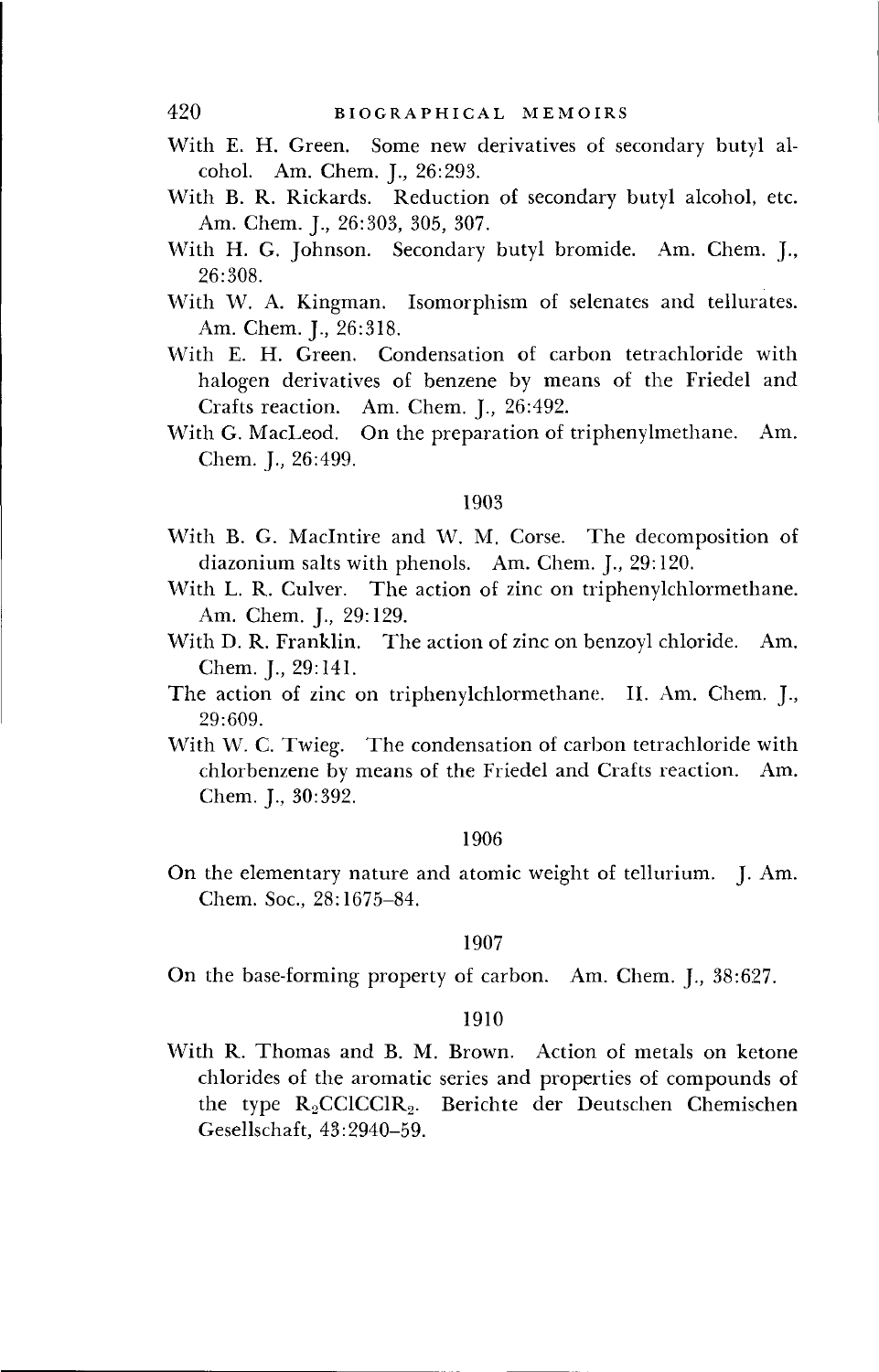*Experimental Organic Chemistry.* New York, McGraw-Hill Book Co., Inc.

1916

Organic molecular compounds. J. Am. Chem. Soc, 38:702-11.

With M. Watt and R. Thomas. Reaction between alcohols and aqueous solutions of hydrochloric and hydrobromic acids. J. Am. Chem. Soc, 38:1071-79.

## 1919

Manufacture of war gases in Germany. J. Ind. Eng. Chem., 11:817- 29.

### 1920

- With D. M. Tibbets. Organic molecular compounds. II. J. Am. Chem. Soc, 42:2085-92.
- With R. S. Mulliken. Reaction between alcohols and aqueous solutions of hydrochloric and hydrobromic acids. II. J. Am. Chem. Soc, 42:2093-98.
- With H. B. Couch. Condensation of benzoyl chloride with ethylene in the presence of aluminum chloride. J. Am. Chem. Soc, 42:2329-32.

## 1921

*A Textbook of Inorganic Chemistry for College.* New York, Mc-Graw-Hill Book Co., Inc.

#### 1922

*The Principles of Organic Chemistry.* 2d ed. New York, McGraw-Hill Book Co., Inc.

#### 1923

With K. L. Mark. *Laboratory Exercises in Inorganic Chemistry.* New York, McGraw-Hill Book Co., Inc.

## 1924

New catalytic effects of zinc chloride and aluminum chloride. Ind. Eng. Chem., 16:184.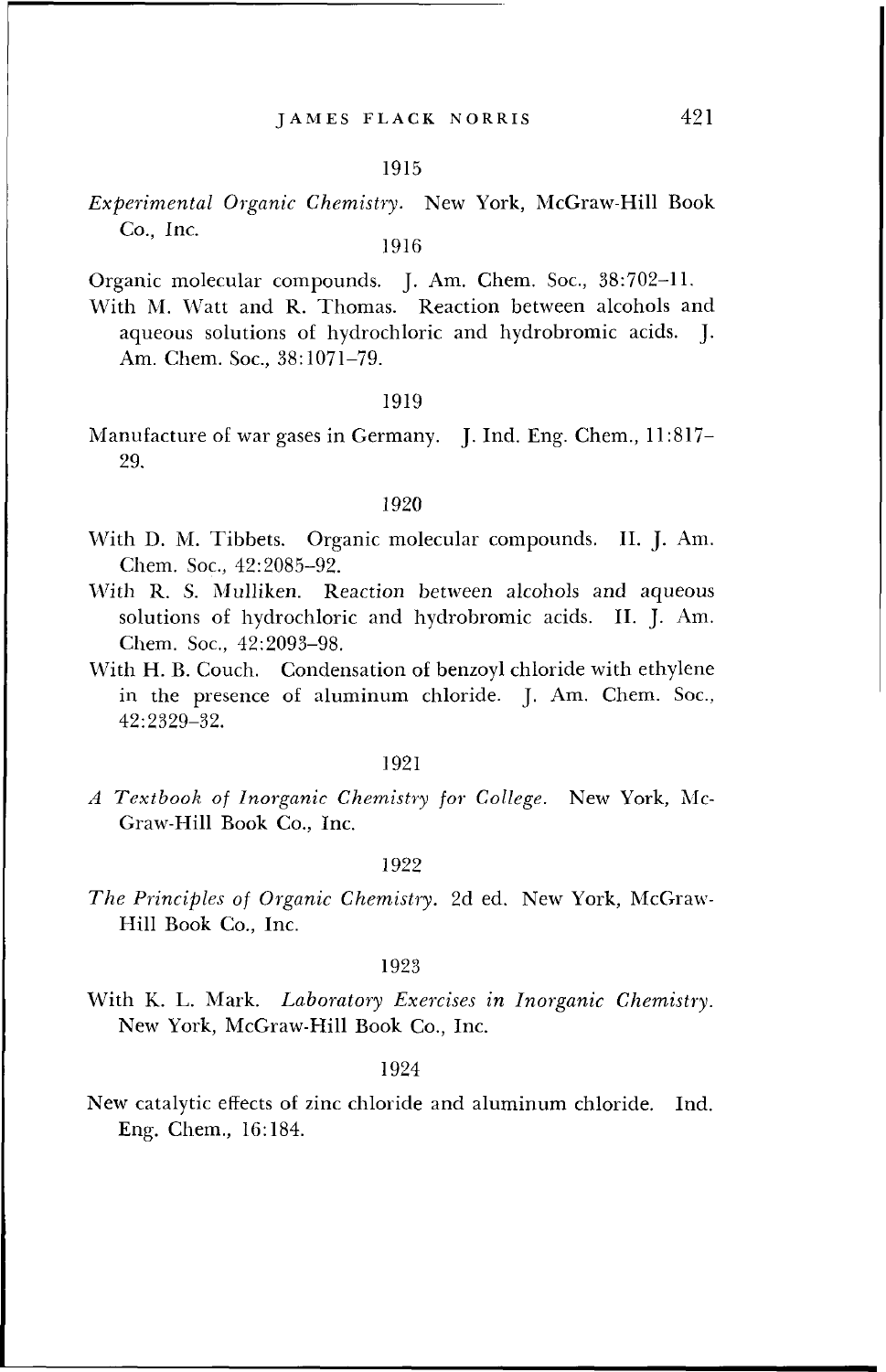- With H. B. Taylor. Preparation of alkyl chlorides. J. Am. Chem. Soc, 46:753-57.
- With R. C. Young. Preparation of triphenylmethane and the action of heat on the ethers and esters derived from triphenylcarbinol. J. Am. Chem. Soc, 46:2580-83.
- *Experimental Organic Chemistry.* 2d ed. New York, McGraw-Hill Book Co., Inc.

- With A. A. Ashdown. The reactivity of atoms and groups in organic compounds. I. The relative reactivities of the hydroxylhydrogen atoms in certain alcohols. J. Am. Chem. Soc, 47:837- 46.
- With E. O. Cummings. Electrolytic preparation of  $p$ -phenylenediamine, aminosalicylic acid, succinic acid and hydrocinnamic acid. Ind. Eng. Chem, 17:305-7.

Roger Frederic Brunei (biography). Science, 61:407-8.

Butyl chloride. Org. Syn., 5:27-29.

#### 1927

- With J. M. Joubert. Polymerization of the amylenes. J. Am. Chem. Soc, 49:873-86.
- With R. Reuter. Rearrangement of isopropylethylene to trimethylene and the pyrogenic decomposition of 2-pentene and trimethylene. J. Am. Chem. Soc, 49:2624-40.
- With F. Cortese. The reactivity of atoms and groups in organic compounds. II. Second contribution on the relative reactivities of the hydroxyl-hydrogen atoms in certain alcohols. J. Am. Chem. Soc, 49:2640-50.
- The chemical reactivity of atoms and groups in organic compounds. Zeitschrift fur Physikalische Chemie, 130:662-72.
- 2-Pentene. Org. Syn., 7:76-77.

## 1928

With A. A. Morton. The reactivity of atoms and groups in organic compounds. III. First contribution on the carbon-chlorine bond: The rate of the reaction between diphenylchloromethane and ethyl alcohol. J. Am. Chem. Soc, 50:1795-1803.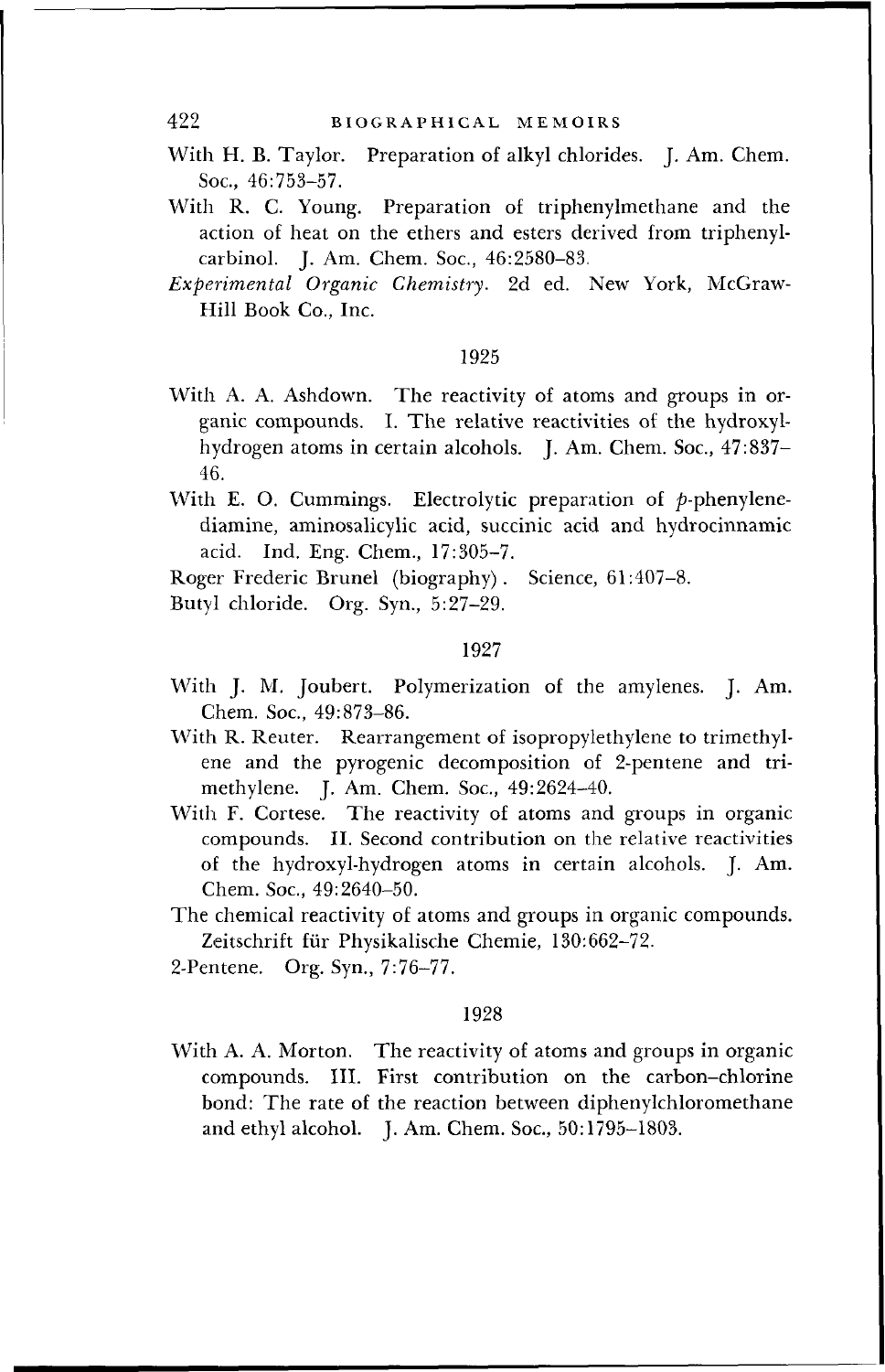- With C. Banta. The reactivity of atoms and groups in organic compounds. IV. The rates of reactions of certain derivatives of diphenylchloromethane with ethyl alcohol and with isopropyl alcohol. J. Am. Chem. Soc, 50:1804-8.
- With J. T. Blake. The reactivity of atoms and groups in organic compounds. V. The rates of the reactions of certain derivatives of diphenylchloromethane with ethyl alcohol. J. Am. Chem. Soc, 50:1808-12.
- With D. V. Gregory. The reactivity of atoms and groups in organic compounds. VI. The rates of the reactions of benzoyl chloride and certain of its derivatives with isopropyl alcohol. J. Am. Chem. Soc, 50:1813-16.
- With S. W. Prentiss. The reactivity of atoms and groups in organic compounds. VII. The influence of certain solvents on reaction velocity-adjuvance. J. Am. Chem. Soc, 50:3042-48.

With A. W. Olmsted. *tert-Rutyl* chloride. Org. Syn., 8:50-51.

American contemporaries—Arthur D. Little. Ind. Eng. Chem., 20:1395-96.

## 1929

- With H. S. Davis. Production of alcohols from the butenes and pentenes through interaction with sulfuric acid. Journal of the Society of Chemical Industry, 48:70.
- With W. S. Johnson, H. D. Hirsch, and C. R. McCullough. The reactivity of atoms and groups in organic compounds. VIII. The relative reactivities of the hydroxyl groups in certain alcohols. Recueil des Travaux Chimiques des Pays-Bas, 48:885- 89.

## 1930

- With R. C. Young. The reactivity of atoms and groups in organic compounds. X. The measurement of the relative lability of bonds by means of rates of reactions and of temperatures of decomposition. I. The hydrogen-oxygen bond in certain alcohols. J. Am. Chem. Soc, 52:753-61.
- With R. C. Young. The reactivity of atoms and groups in organic compounds. XL The influence of the structure of the substituent on the temperature of decomposition of certain derivatives of malonic acid. J. Am. Chem. Soc, 52:4066-69.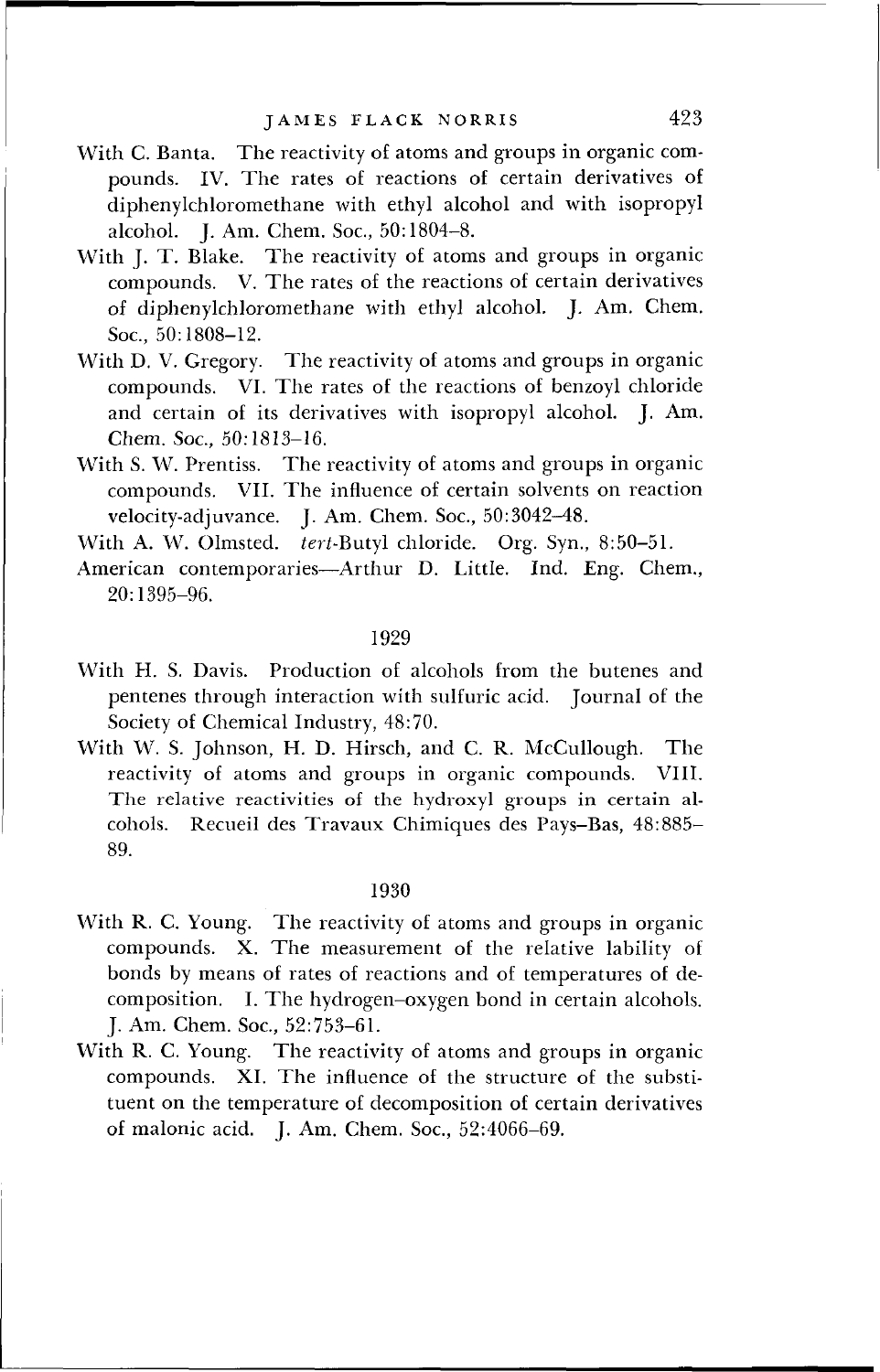With G. Thomson. Significant temperatures in the pyrolysis of certain pentanes and pentenes. I. Am. Chem. Soc., 53:3108-15.

#### 1932

- With G. W. Rigby. The reactivity of atoms and groups in organic compounds. XII. Preparation and properties of mixed aliphatic ethers with special reference to those containing the *tert-butyl* radical. J. Am. Chem. Soc, 54:2088-2100.
- Significance of pyrolysis temperatures. Journal of Chemical Education, 9:1890-96.

#### 1933

- With H. F. Tucker. The reactivity of atoms and groups in organic compounds. XIV. Influence of substituents on the thermal stability of certain derivatives of malonic acid. J. Am. Chem. Soc, 55:4697-704.
- With A. Cresswell. Rates of the thermal decomposition of certain triphenylmethyl alkyl ethers. J. Am. Chem. Soc, 55:4946-51.

#### 1935

- With W. H. Strain. The reactivity of atoms and groups in organic compounds. XV. The relative reactivities of the hydrogen of the hydroxyl group in benzoic acid and certain of its derivatives. J. Am. Chem. Soc, 57:187-92.
- With E. V. Fasce and C. J. Stand. The reactivity of atoms and groups in organic compounds. XVI. The relative effects of substituents on the rates at which certain acyl and alkyl chlorides react with ethyl alcohol. J. Am. Chem. Soc, 57:1415-20.
- With H. H. Young, Jr. The reactivity of atoms and groups in organic compounds. XVII. The effect of the change in reactant and of the temperature on the relative reactivities of certain substitution products of benzoyl chloride. J. Am. Chem. Soc, 57:1420-24.
- With E. C. Haines. The reactivity of atoms and groups in organic compounds. XVIII. The effect of the solvent on the rate of the reaction between benzoyl chloride and ethyl alcohol. J. Am. Chem. Soc, 57:1425-27.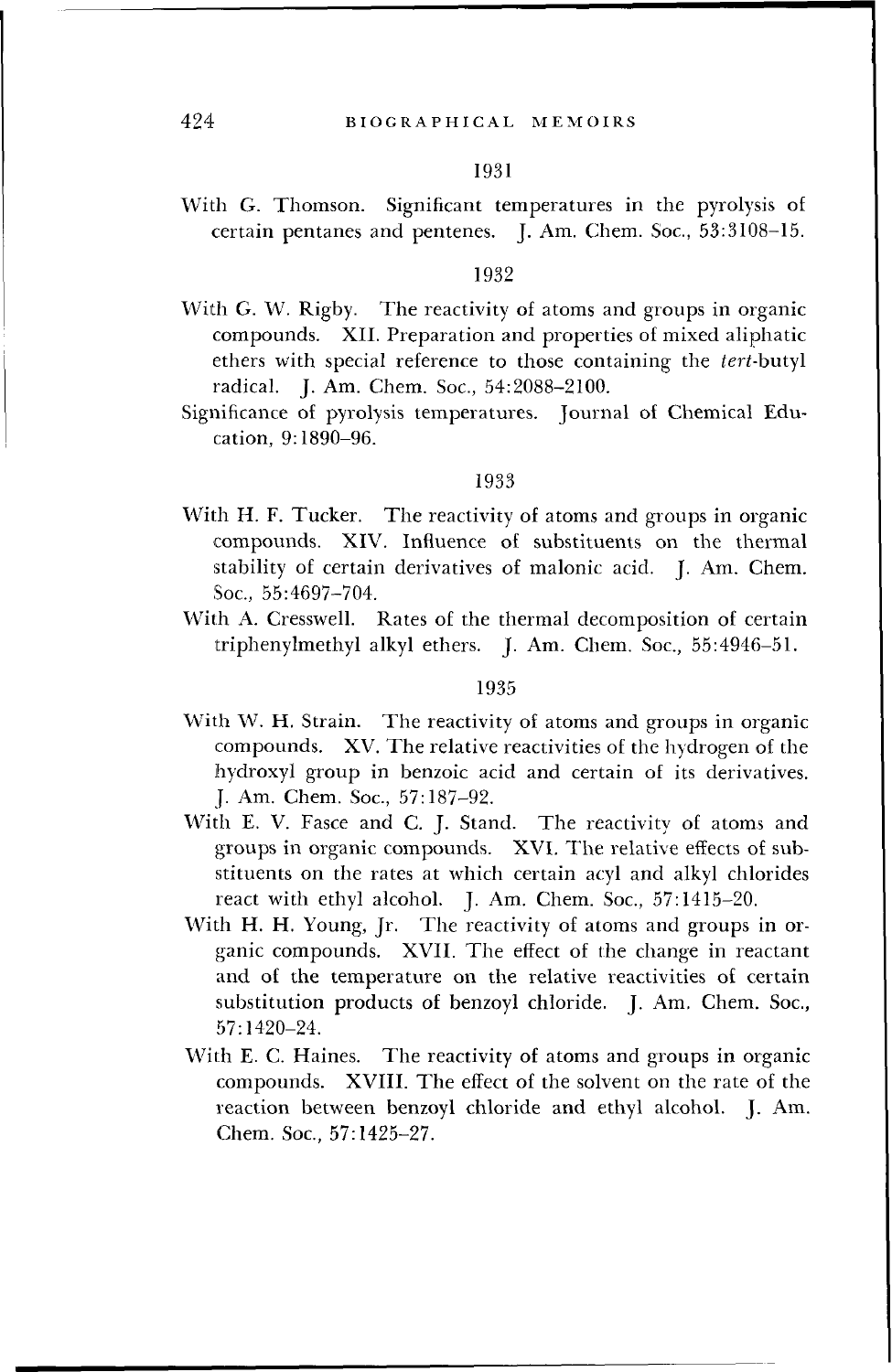With J. N. Ingraham. Condensation of aliphatic alcohols with aromatic hydrocarbons. I. The preparation of mesitylene and sym-triethylbenzene. J. Am. Chem. Soc., 60:1421-23.

## 1939

- With D. Rubinstein. Formation of intermediate compounds in hydrocarbon syntheses by the Friedel and Crafts reaction and the preparation of certain symmetrical trialkylbenzenes. J. Am. Chem. Soc, 61:1163-70.
- With B. M. Sturgis. Condensation of alcohols, ethers and esters with aromatic hydrocarbons in the presence of aluminum chloride. J. Am. Chem. Soc, 61:1413-17.
- With V. W. Ware. The reactivity of atoms and groups in organic compounds. XIX. The relative reactivities of the chlorine atoms in certain derivatives of benzoyl chloride. J. Am. Chem. Soc, 61:1418-20.
- With H. S. Turner. Rearrangement of certain derivatives of toluene by the action of aluminum chloride. J. Am. Chem. Soc, 61:2128-31.
- With G. T. Vaala. Rearrangement of the xylenes by aluminum chloride. J. Am. Chem. Soc, 61:2131-34.
- With K. L. Mark. *Laboratory Exercises in Inorganic Chemistry.* 2d ed. New York, McGraw-Hill Book Co., Inc.

#### 1940

- With P. Arthur, Jr. Condensation of esters with aromatic hydrocarbons by means of aluminum chloride. J. Am. Chem. Soc, 62:874-77.
- With A. E. Bearse. The reactivity of atoms and groups in organic compounds. XX. The effect of substituents on the relative reactivities of the hydroxyl group in derivatives of benzoic acid. J. Am. Chem. Soc, 62:953-56.
- With J. N. Ingraham. Certain trialkylated benzenes and their compounds with aluminum chloride and with aluminum bromide. J. Am. Chem. Soc, 62:1298-1301.
- With J. E. Wood III. Intermediate complexes in the Friedel and Crafts reaction. J. Am. Chem. Soc, 62:1428-32.